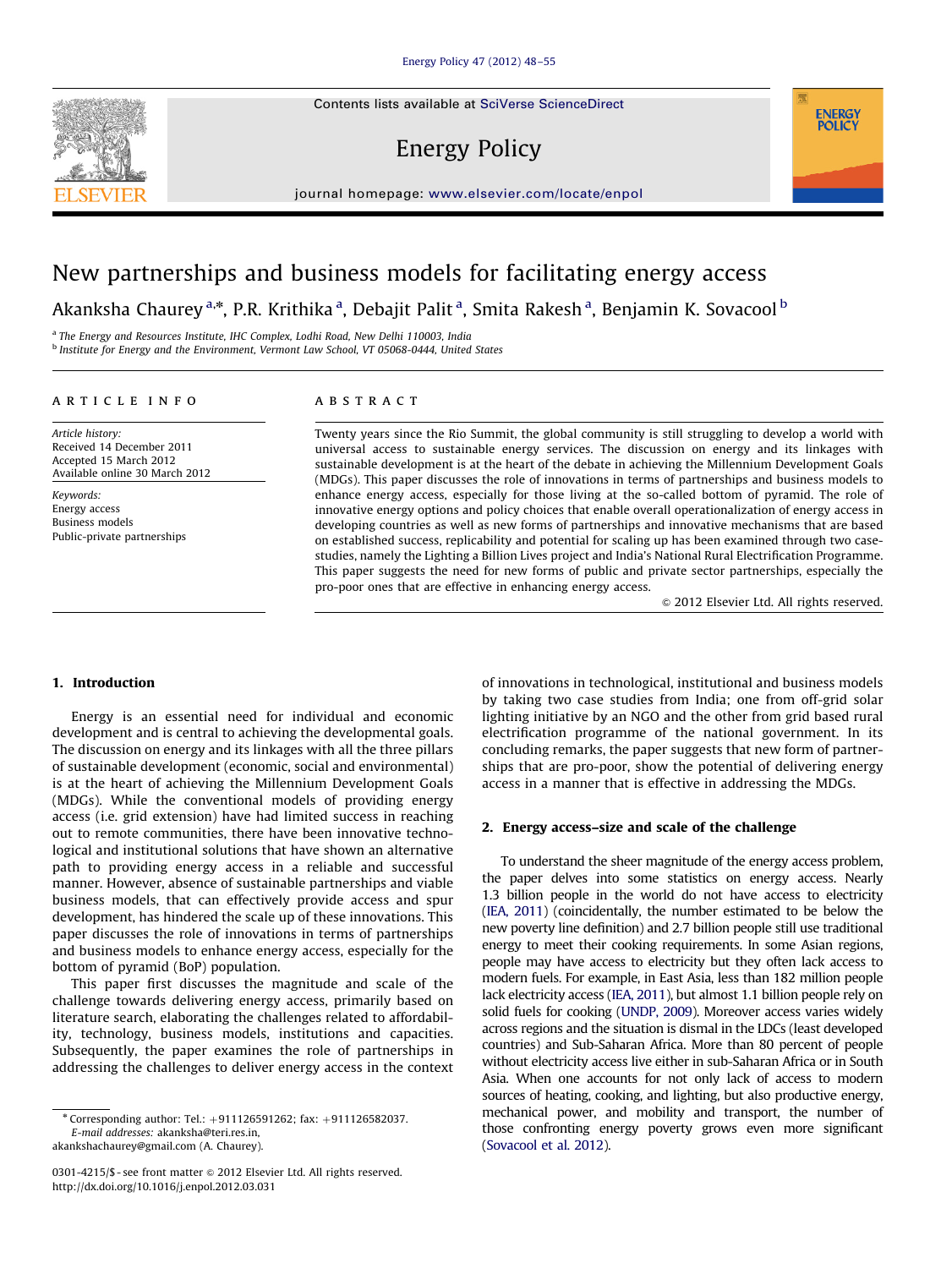Facilitating access to energy has been an important policy agenda of several developing countries, especially in the South Asia and Sub Saharan Africa, however the efforts have not translated into concrete outcomes. The challenges in delivering access have been numerous and daunting. The following section highlights the key challenges encountered in delivering access to energy to the households and communities.

### 2.1. Affordability and financing

The ability to pay for improved energy services in rural areas is a major challenge, where the population is predominantly engaged in agriculture and allied activities and the income streams are often seasonal and not steady throughout the year. Most of the population depending on subsistence level agriculture or other activities can barely meet the capital expenses of an electrification project; leave alone the cost of operation, maintenance and repair [\(Barnes 2005;](#page--1-0) [World Bank, 2008](#page--1-0); [Urmee et al.,](#page--1-0) [2009;](#page--1-0) [IEA 2010\)](#page--1-0). The affordability issue can be illustrated here with a few examples. In Indonesia, all electrification schemes required an initial down payment and subsequent monthly payments until the total amount had been paid off and the ownership of the system could be transferred to the user. It was found that consumer loans that featured high down payments and short maturities limited the electricity access only to highincome groups among the poor ([Karekezi et al., 2006](#page--1-0)). Similarly the ESCO (Energy Service Company) model in Zambia wherein PV systems were installed by private companies also faced challenges in terms of high costs of systems where several farmers and entrepreneurs had to withdraw from the scheme owing to this issue [\(Lemaire, 2009](#page--1-0)). It is increasingly being recognized and widely acknowledged that the only way to convert the ''vicious'' cycle into a ''virtuous'' cycle is to focus on productive uses in addition to basic uses such as lighting, cooking etc.

#### 2.2. Technology management

Technology related issues have also been found to hamper the success of many off-grid electrification projects. A study undertaken on the functional status of micro hydro projects in Nepal emphasized that despite much work on manuals, standards and training, faulty engineering and associated errors, close to 30% of the installations were not working owing to host of reasons including poor site selection, poor installation, neglect of civil works etc. [\(Khennas and Barnett, 2000](#page--1-0)). Similarly [Palit and](#page--1-0) [Chaurey \(2011\)](#page--1-0) observe that biomass gasifier technology found limited success in rural India mainly due to the absence of standardized technical specifications to ensure quality products and also due to non-creation of proper after sales network to service the systems. In addition, the suitability of technologies itself was questionable in some cases. The improved cookstoves programme is a case in point. Studies have pointed out that improved cookstoves failed to take off in a big way in developing countries except China and Cambodia, because they are not need based and necessitated change in user habits, cooking and lifestyle changes leading to low motivation [\(Slaski and Thurber,](#page--1-0) [2009;](#page--1-0) [Rai and McDonald, 2009\)](#page--1-0).

#### 2.3. Viable business models

Even in case of projects which have moved beyond the technology demonstration phase and have been successful in providing electricity within a given area there has been a general failure to capitalize on that success and translate it into a replicable model for rural electrification [\(Zerriffi, 2007](#page--1-0)). Number of examples show that even when the technology worked, there

was no effort to create and demonstrate a viable model for further diffusion or the necessary structure for maintenance, financing and continued operation ([Martinot et al., 2002\)](#page--1-0). The set of solar home system programs funded by Global Environment Facility (GEF) is a case in point. While these projects implemented in individual countries have been successful in providing solar home systems to thousands of households, they have not become selfsustaining and replicable, despite some resources being put towards institutional strengthening. Each additional set of installations requires international donor funding and coordination, and the scale of installations remains small compared to the need ([Zerriffi, 2007\)](#page--1-0). Here again one can learn from the ICS programmes, whose success has been found to be limited, as a consequence of poor or ill-conceived business models and inattention to financing realities, rather than any fundamental problem with the concept. For example in Nepal, the limited success was largely ascribed to the fact that there was insufficient promotion, education, monitoring and follow-up [\(UN, 2010](#page--1-0)).

#### 2.4. Community ownership, capacity building and training

One of the major limitations of several energy access projects (in particular electrification projects) has been the lack of community involvement in the operations and management as it requires time and information in education, training and trustbuilding of the communities ([Valencia and Caspary, 2008\)](#page--1-0). Even when they are involved for day-to-day operations and management, lack of capacity building and proper training inhibits the projects to have a substantive impact. The Village Energy Security Project of India suffered from these very challenges delivering mixed results [\(World Bank, 2011\)](#page--1-0). However, there is now a realization that community buy- in and their active involvement right from the planning stage is pivotal to ensure the success of any project. The Alternative Energy Promotion Center (AEPC) in Nepal has been implementing various mini-grid and off - grid renewable Rural Electrification projects, where the contribution of the community is as high as 50 per cent of the project cost. This has increased the sustainability of the project as the members of the community set the tariffs, manage the project, ensure O&M, and also undertake other development work in the village from the funds created under the project [\(Iyer et al., 2010\)](#page--1-0).

#### 2.5. Institutional arrangements

Another significant challenge encountered in several energy access projects is the absence of robust institutional mechanisms ([Barnes 2005;](#page--1-0) [Aldover, 2007](#page--1-0)). The VESP project of Government of India highlighted several institutional shortcomings in delivering the energy services to remote locations. Another interesting observation has been made by [Patil B \(2010\)](#page--1-0), who says that rural energy access or rural energy development in India does not have any exclusive institutional support. The past and current energy access programs are managed by the energy-supply focused government institutions, whereas energy access is a demand side problem ([Patil B, 2010](#page--1-0)). Further, the main activities, objectives and priorities of the institutions such as nodal Ministry for Power (MoP) or Ministry of New and Renewable Energy (MNRE) are not on expanding access but rather are on the supply of energy systems or technology, the maximization of sale of energy or the dissemination of technologies, adding new capacities, etc.

#### 2.6. Convergence with livelihood and other rural development programmes

Energy as such is of limited relevance to the communities and the population at large. Rather, people are interested in the